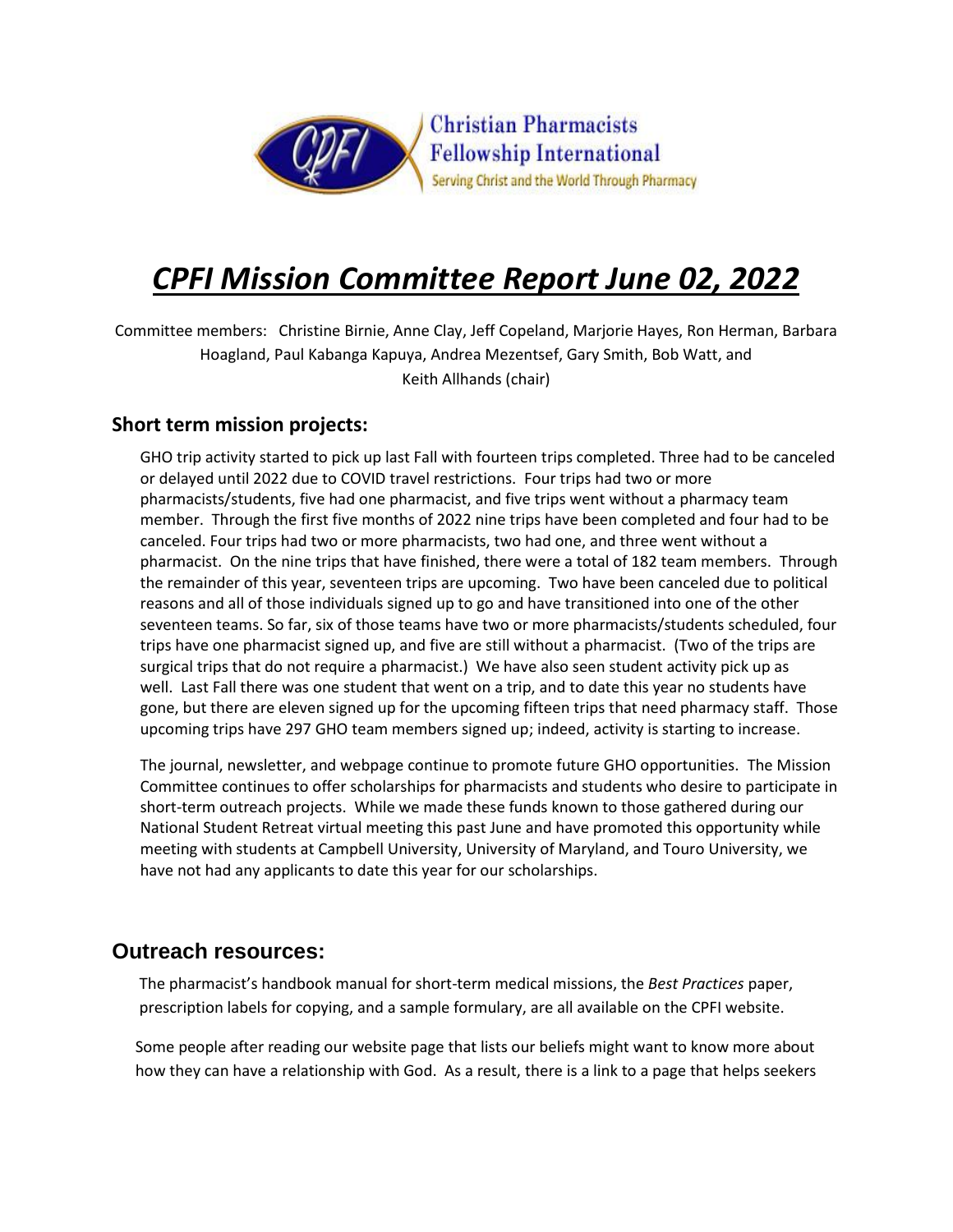have their questions answered, and then tries to help them come to Christ (**[www.everystudent.com](http://www.everystudent.com/)**).

## **Support for our African Outreach:**

Bob Watt reports: There seems to have been little forward progress in pharmacy for the Democratic Republic of Congo (DRC), and for the country as a whole perhaps the progress is even backwards! This has been particularly frustrating for Bob's colleague of more than 35 years, Paul Kabanga Kapuya. CPFI-DRC is going ahead as well as can be expected. Paul was preparing to lead a delegation of more than thirty Christian pharmacists to the 2022 Annual Meeting, but they were blocked by the chaos of trying to obtain travel visas and Covid travel restrictions! Hopefully some other contacts of Paul's, made in his capacity of "CPFI Ambassador at Large", will be able to attend. The pharmacy projects that Paul has been helping to promote for the public health of the DRC are equally in limbo because of the ongoing corruption at all levels of the government and turmoil caused by years of rebel activities in the northeastern part of the DRC where many of the pharmacy projects are planned to be implemented to help the needy people. A year ago in May 2021, martial law was declared in that part of the DRC for thirty days, for the army to clean up the rebel mess, but now one year later, conditions are even worse!

Paul Kabanga Kapuya adds: "Greetings in Christ's name. It should be added that the 30 years of CPFI DRC will be, God permitting, celebrated in Lubumbashi to allow the passing of the torch to Brother Lebon. It is this year, 2022. It will be my last stand with hope and prayer that the Congolese pharmacy will necessarily carry the evangelical mark thanks to our small contribution. Our prayer, which is answered already by faith, is Psalm 71:18 [*Even when I am old and gray, do not forsake me, my God, till I declare your power to the next generation, your mighty acts to all who are to come.* (NIV)]

We can't be discouraged, otherwise it will be a disaster!"

Paul and Bob are both fighting the dual challenges of age and decreasing physical strength and health. Bob has been "retired" now for 18 months and will no longer make trips to the DRC as he did in the past. Paul would like to retire for health reasons and was planning to introduce his replacement at the Annual Meeting! Time is ticking, the needs are even greater than before, and we continue to do what we can to support the Lord's work through pharmacy and the local churches until He comes for us! Much prayer is needed by our brothers and sisters in CPFI for all these matters.

## **Equipping pharmacists for outreach:**

How often do you prescribe specific and appropriate doses of grace that may bring your patients a step closer to a right relationship with God? Many of us in healthcare struggle with guilt and inadequacy in this area. But there is hope.